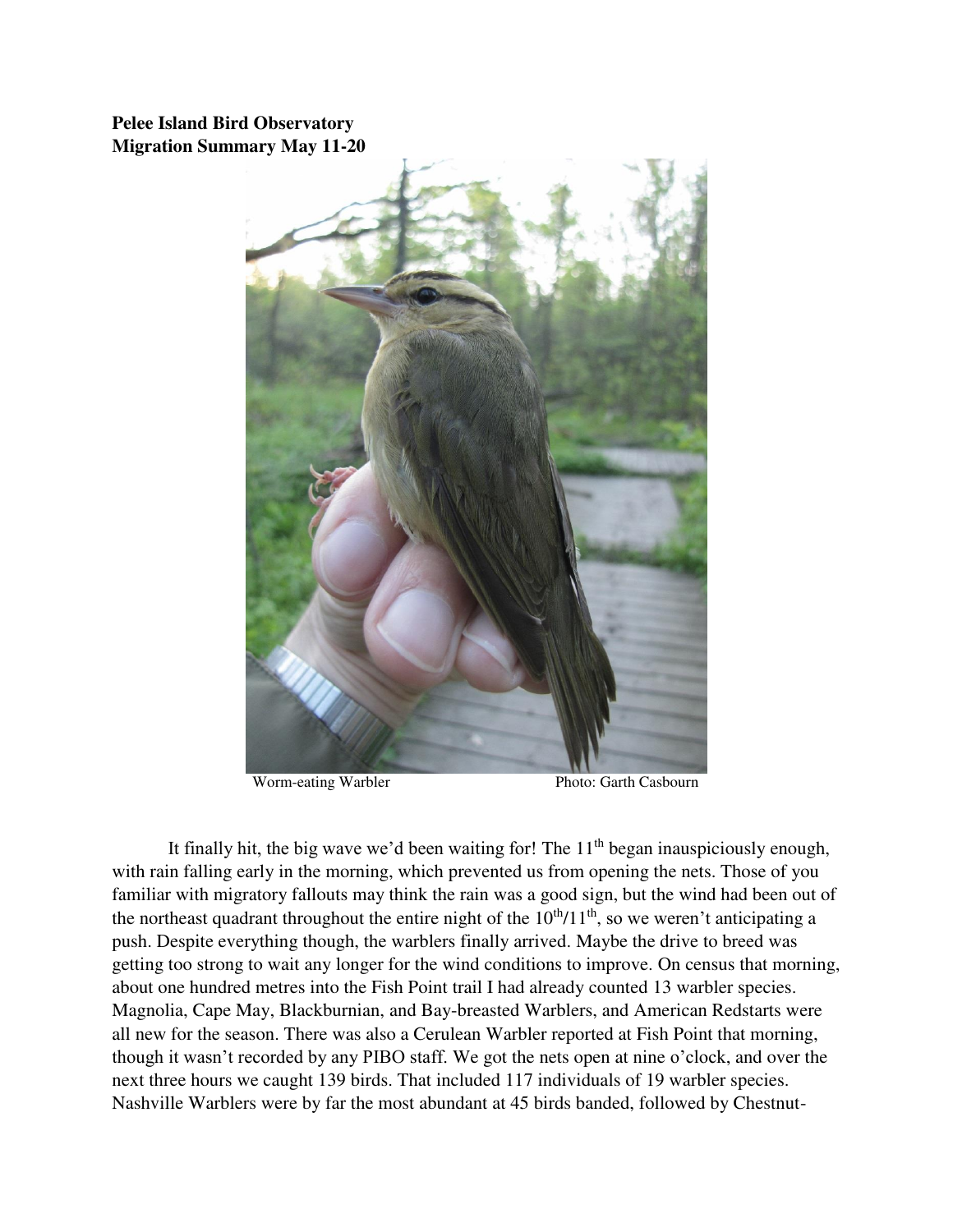sided and Magnolia Warblers at 14 birds apiece. Two male Golden-winged Warblers were the most notable catch, and both were older males with very crisp, fresh plumage.

 We continued to catch a high volume of birds for the next several days, though not as high the 11<sup>th</sup>. We had 48, 57, 75, and 47 captures on the  $12^{th}$ ,  $13^{th}$ ,  $15^{th}$ , and  $16^{th}$ , of May, respectively. Two thirds of these were wood warblers. Nashville Warblers were still the most numerous on the first two of these days, then Tennessee Warblers took over the top spot. Strong west winds on the 14<sup>th</sup> kept the nets closed, and also transformed Fish Point's west beach, pushing in many stones and temporarily eliminating the sand bar islet off the tip. This last meant a lot more gulls and cormorants sitting on the tip itself. Two more American White Pelicans were also seen sitting on the tip on May  $20<sup>th</sup>$ . These were different individuals from those observed in the last summary period as they were still in their completely white winter plumage. No black wings.

 Our most unusual bird this summary period was a Worm-eating Warbler. It's a ground nester whose known breeding range covers south-eastern Ohio and most of Pennsylvania, but doesn't make it across the lake. The picture above is an interesting exercise in foreshortening. You may notice that the Worm-eating has a rather large bill for a wood warbler, this has to do with its diet consisting principally of caterpillars (formerly termed "worms") rather than smaller adult insects.

 Another source of excitement was the arrival of the first Prothonotary Warbler of the season. A male was seen and heard in the net area on the  $16<sup>th</sup>$ , but thus far there is no sign of any birds around the Prothonotary nest boxes up towards Mosquito Point. It's beginning to look like the bird we saw was a passage migrant, and the absence of any other activity makes it doubtful the island will have any breeding pairs this season. The Birds of North America reports that nest initiation begins mid-May for northern breeding populations of the Prothonotary, with the first egg date being recorded no later than May 18<sup>th</sup> in Michigan. The fact that we have yet to even observe a male on territory suggests that they won't be coming back this year. We'll just have to make do without our clerks.

 A good-size group of Pine Siskins was an unseasonal sighting above the nets on May  $17<sup>th</sup>$ . These guys should be up north breeding by this late in the spring.

In the last few days we've been recording fairly high species diversity, but we're back to having no more than one or two individuals of each species appear. The further leafing out of the trees, combined with a sustained period of clear, sunny weather, has meant that a lot of birds are keeping to the canopy, and our capture rate has slackened since the  $16<sup>th</sup>$ .

Next update in ten days' time.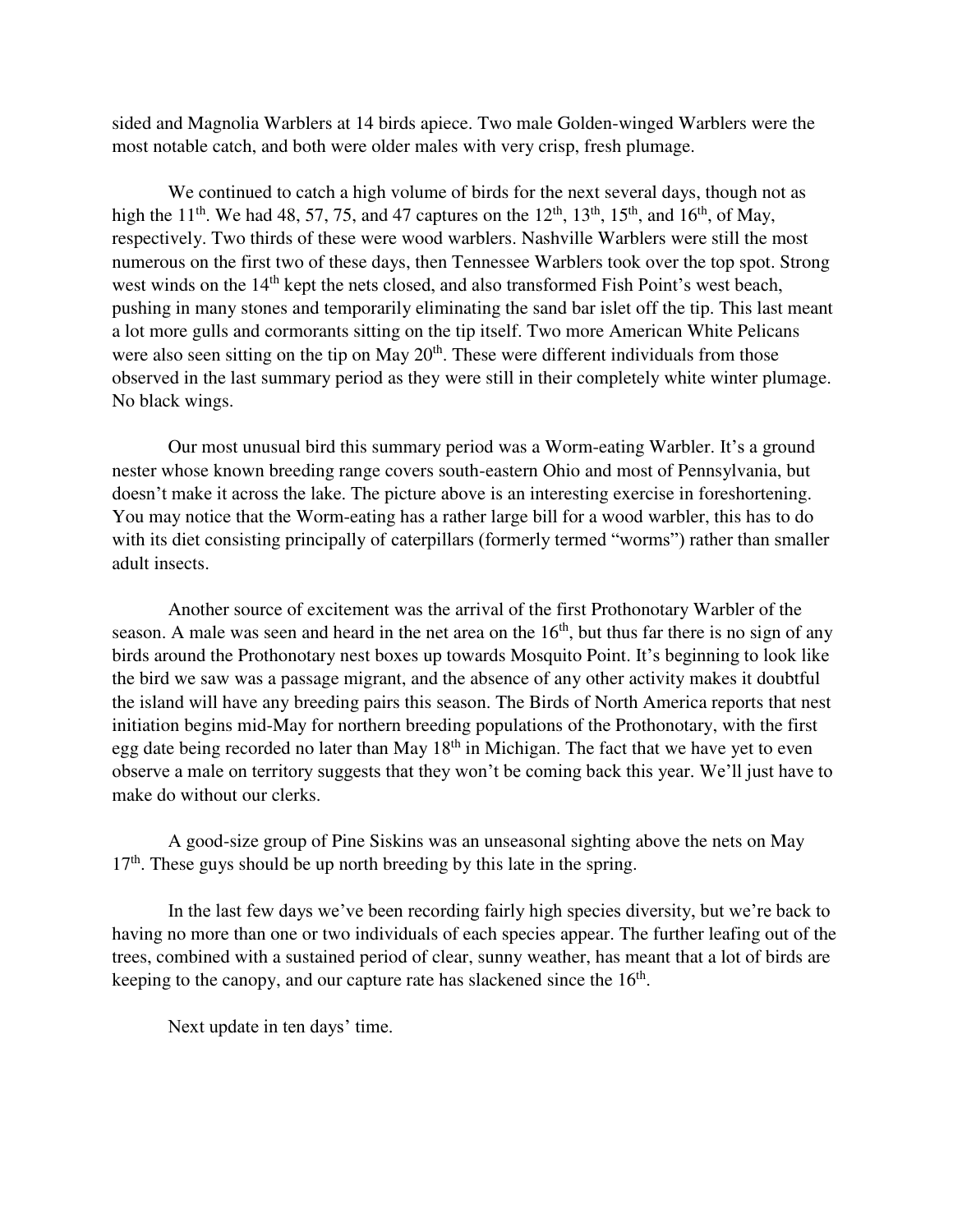Species banded to date:

- Sharp-shinned Hawk
- Yellow-shafted Flicker
- Traill's Flycatcher
- Least Flycatcher
- Warbling Vireo
- Philadelphia Vireo
- Blue-headed Vireo
- Blue Jay
- Black-capped Chickadee
- Brown Creeper
- House Wren
- Winter Wren
- Golden-crowned Kinglet
- Ruby-crowned Kinglet
- American Robin
- Wood Thrush
- Veery
- Swainson's Thrush
- Gray-cheeked Thrush
- Hermit Thrush
- Gray Catbird
- Brown Thrasher
- Cedar Waxwing
- Northern Parula
- Tennessee Warbler
- Blue-winged Warbler
- Golden-winged Warbler
- Nashville Warbler
- Yellow Warbler
- Chestnut-sided Warbler
- Magnolia Warbler
- Cape May Warbler
- Black-throated Blue Warbler
- Blackburnian Warbler
- Yellow-rumped Warbler
- Black-throated Green Warbler
- Western Palm Warbler
- Bay-breasted Warbler
- Blackpoll Warbler